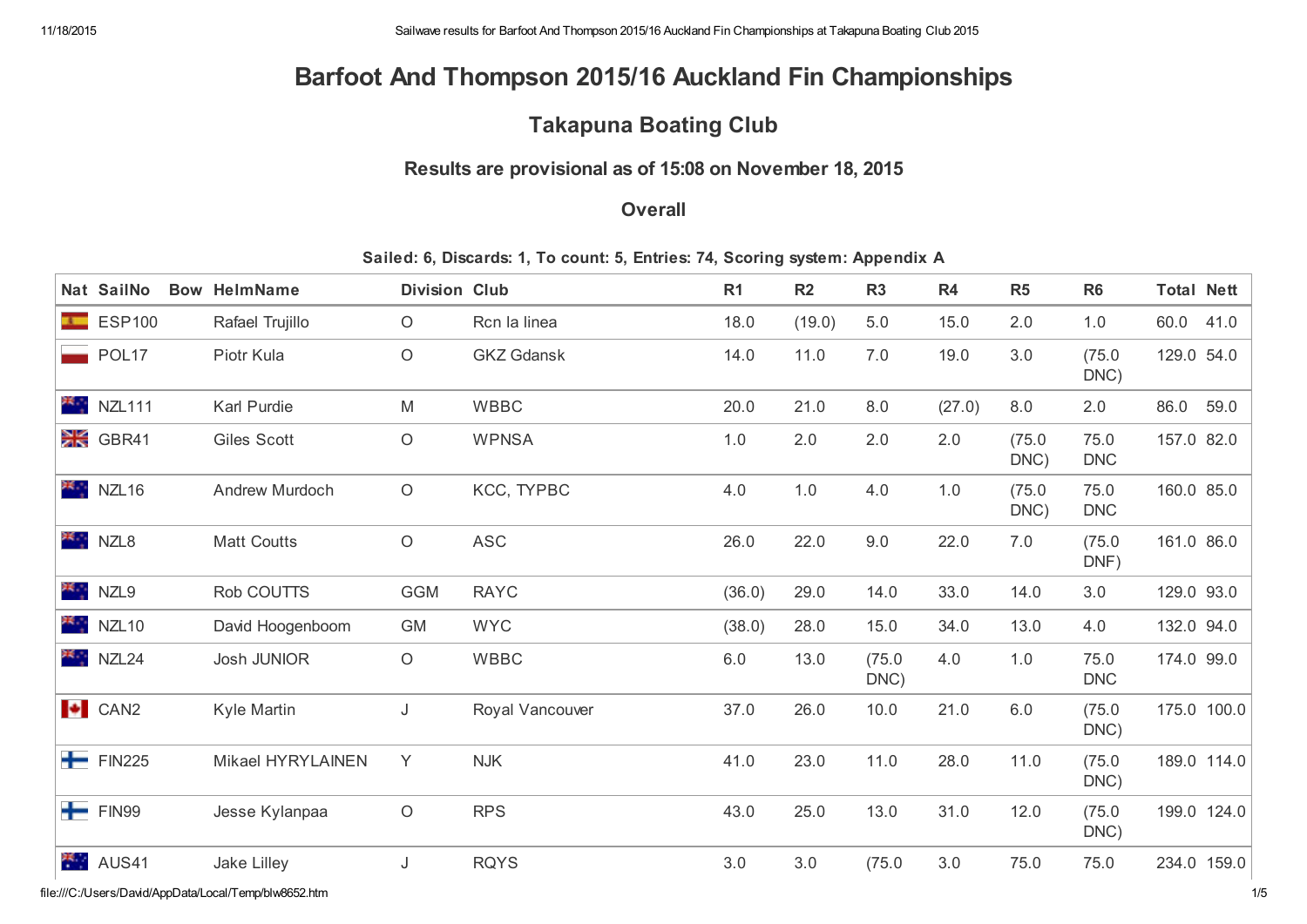11/18/2015 Sailwave results for Barfoot And Thompson 2015/16 Auckland Fin Championships at Takapuna Boating Club 2015

|                       |                        |            |                                  |      |                | DNC)               |                    | <b>DNC</b>         | <b>DNC</b>         |             |
|-----------------------|------------------------|------------|----------------------------------|------|----------------|--------------------|--------------------|--------------------|--------------------|-------------|
| <b>XX</b> GBR91       | <b>Ben CORNISH</b>     | Y          | Exe SC                           | 5.0  | 16.0           | 1.0                | (75.0)<br>DNF)     | 75.0<br><b>DNC</b> | 75.0<br><b>DNC</b> | 247.0 172.0 |
| $\blacksquare$ FRA112 | Jonathan LOBERT        | $\circ$    | SNO nantes                       | 9.0  | 4.0            | (75.0)<br>DNC)     | 10.0               | 75.0<br><b>DNC</b> | 75.0<br><b>DNC</b> | 248.0 173.0 |
| AUS26                 | lan McKILLOP           | $\circ$    | Royal Prince Alfred YC           | 31.0 | 31.0           | (75.0)<br>DNC)     | 29.0               | 10.0               | 75.0<br><b>DNC</b> | 251.0 176.0 |
| $\blacksquare$ ITA66  | Enrico Voltolini       | $\bigcirc$ | sez. vela gdf                    | 19.0 | 5.0            | (75.0)<br>DNC)     | 75.0<br><b>BFD</b> | 4.0                | 75.0<br><b>DNC</b> | 253.0 178.0 |
| <b>AUS10</b>          | John CONDIE            | <b>GM</b>  | Yarra Bay 16' Skiff Sailing Club | 39.0 | 27.0           | (75.0)<br>DNC)     | 30.0               | 9.0                | 75.0<br><b>DNC</b> | 255.0 180.0 |
| HUN40                 | Zsombor Berecz         | $\bigcirc$ | MVM SE                           | 24.0 | (75.0)<br>DNF) | 75.0<br><b>DNC</b> | 5.0                | $5.0$              | 75.0<br><b>DNC</b> | 259.0 184.0 |
| CRO52                 | Nenad BUGARIN          | Y          | <b>YC Labud</b>                  | 11.0 | 15.0           | (75.0)<br>DNC)     | 14.0               | 75.0<br><b>DNC</b> | 75.0<br><b>DNC</b> | 265.0 190.0 |
| $\blacksquare$ SWE33  | Max SALMINEN           | $\bigcirc$ | <b>GKSS</b>                      | 29.0 | 9.0            | 3.0                | (75.0)<br>BFD)     | 75.0<br><b>DNC</b> | 75.0<br><b>DNC</b> | 266.0 191.0 |
| $\blacksquare$ SWE6   | <b>Bjorn ALLANSSON</b> | $\bigcirc$ | <b>GKSS</b>                      | 23.0 | 7.0            | (75.0)<br>DNC)     | 16.0               | 75.0<br><b>DNC</b> | 75.0<br><b>DNC</b> | 271.0 196.0 |
| <b>FRA17</b>          | Pic FABIAN             | Y          | <b>SRR</b>                       | 17.0 | 18.0           | (75.0)<br>DNC)     | 12.0               | 75.0<br><b>DNC</b> | 75.0<br><b>DNC</b> | 272.0 197.0 |
| $\mathbf{E}$ GRE77    | Ioannis MITAKIS        | $\bigcirc$ | Y.C.G                            | 13.0 | 14.0           | (75.0)<br>DNC)     | 20.0               | 75.0<br><b>DNC</b> | 75.0<br><b>DNC</b> | 272.0 197.0 |
| CRO69                 | Milan VUJASINOVIC      | $\bigcirc$ | J K Split                        | 33.0 | 10.0           | 6.0                | (75.0)<br>DNC)     | 75.0<br><b>DNC</b> | 75.0<br><b>DNC</b> | 274.0 199.0 |
| $\mathbb{H}$ NZL265   | Michael Pearson        | M          | <b>CBYC</b>                      | 45.0 | 33.0           | 17.0               | 36.0               | (75.0)<br>DNC)     | 75.0<br><b>DNC</b> | 281.0 206.0 |
| AUS261                | Oliver TWEDDELL        | $\bigcirc$ | SYC/SSCBC                        | 28.0 | 6.0            | (75.0)<br>DNC)     | 24.0               | 75.0<br><b>DNC</b> | 75.0<br><b>DNC</b> | 283.0 208.0 |
| $\Box$ CRO1           | Josip OLUJIC           | $\bigcirc$ | JK Labud                         | 10.0 | 24.0           | (75.0)<br>DNC)     | 25.0               | 75.0<br><b>DNC</b> | 75.0<br><b>DNC</b> | 284.0 209.0 |
| $\frac{1}{2}$ NZL64   | <b>Brendan MCCARTY</b> | $\bigcirc$ |                                  | 47.0 | 32.0           | (75.0)             | 7.0                | 75.0               | 75.0               | 311.0 236.0 |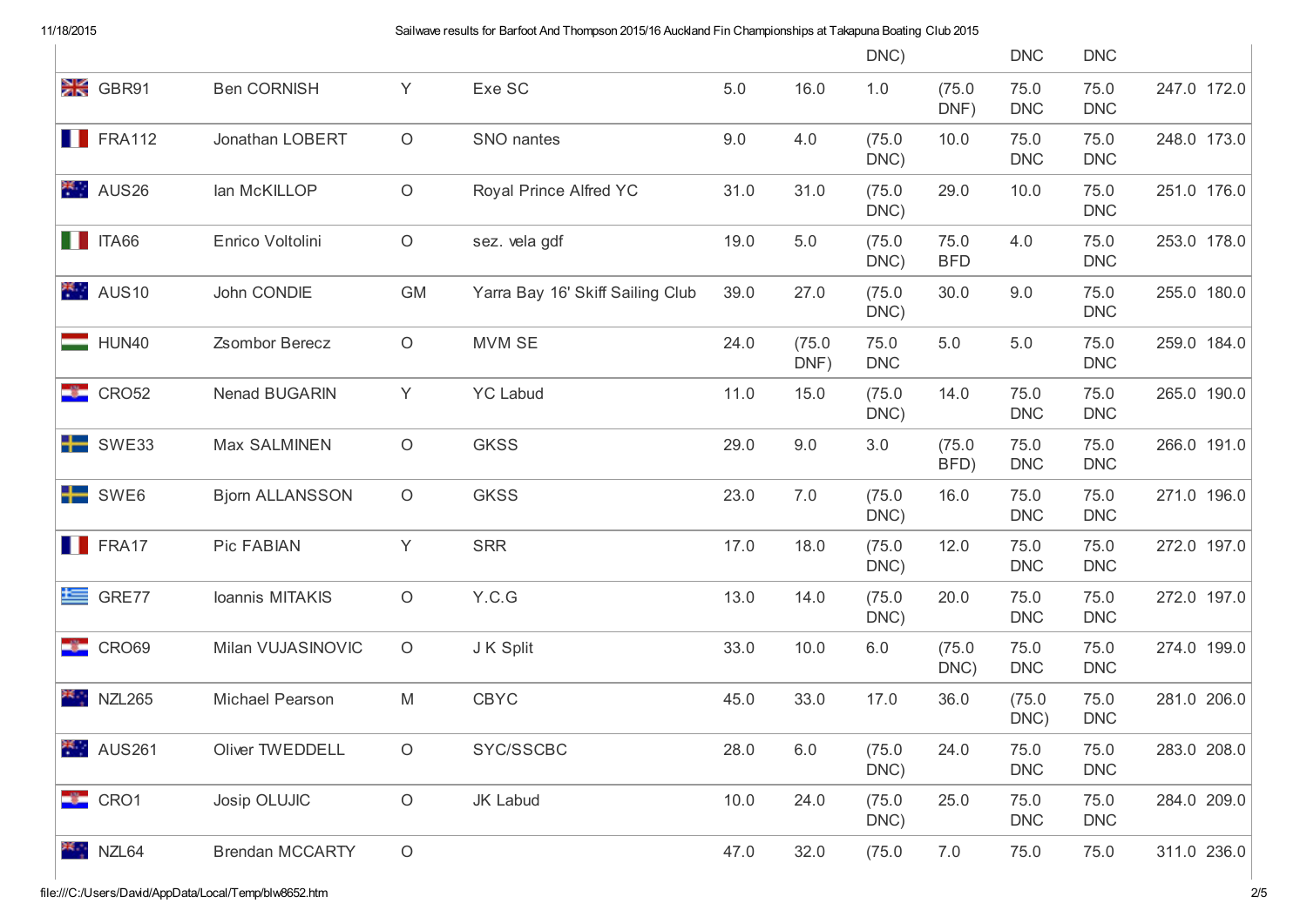11/18/2015 Sailwave results for Barfoot And Thompson 2015/16 Auckland Fin Championships at Takapuna Boating Club 2015

|                         |                                    |            |                     |                |                     | DNC)                |                    | <b>DNC</b>             | <b>DNC</b>         |             |
|-------------------------|------------------------------------|------------|---------------------|----------------|---------------------|---------------------|--------------------|------------------------|--------------------|-------------|
| CRO524                  | IvanKljakovic Gaspic               | $\circ$    | JK Labud Fantastica | 8.0            | (75.0)<br>DNC)      | 75.0<br><b>DNC</b>  | 9.0                | 75.0<br><b>DNC</b>     | 75.0<br><b>DNC</b> | 317.0 242.0 |
| $P = DEN2$              | Jonas HOEGH-<br><b>CHRISTENSEN</b> | $\bigcirc$ | Royal Danish Yk     | 2.0            | (75.0)<br>DNF)      | 75.0<br><b>DNC</b>  | 17.0               | 75.0<br><b>DNC</b>     | 75.0<br><b>DNC</b> | 319.0 244.0 |
| NZL18                   | Gerard Lelieveld                   | M          | <b>WYC</b>          | 44.0           | 35.0                | 16.0                | (75.0)<br>DNC)     | 75.0<br><b>DNC</b>     | 75.0<br><b>DNC</b> | 320.0 245.0 |
| $\overline{C}$ TUR21    | Alican Kaynar                      | $\bigcirc$ | Fenerbahe SK        | 15.0           | 8.0                 | (75.0)<br>DNC)      | 75.0<br><b>BFD</b> | 75.0<br><b>DNC</b>     | 75.0<br><b>DNC</b> | 323.0 248.0 |
| $\blacksquare$ ITA146   | Michele PAULETTI                   | M          | S.V.B.G.            | 22.0           | (75.0)<br>DNC)      | 75.0<br><b>DNC</b>  | 8.0                | 75.0<br>$\mathsf{DNC}$ | 75.0<br><b>DNC</b> | 330.0 255.0 |
| $\bullet$ CAN110        | Martin Robitaille                  | Y          | CVL / RCYC          | 12.0           | (75.0)<br>DNF)      | 75.0<br><b>DNC</b>  | 23.0               | 75.0<br><b>DNC</b>     | 75.0<br><b>DNC</b> | 335.0 260.0 |
| $\bullet$ BRA109        | Jorge ZARIF                        | Y          |                     | 27.0           | 12.0                | (75.0)<br>DNC)      | 75.0<br><b>DNC</b> | 75.0<br><b>DNC</b>     | 75.0<br><b>DNF</b> | 339.0 264.0 |
| <b>GER259</b>           | Phillip Kasueske                   | J          | VSaW                | 21.0           | (75.0)<br>DNC)      | 75.0<br><b>DNC</b>  | 18.0               | 75.0<br><b>DNC</b>     | 75.0<br><b>DNC</b> | 339.0 264.0 |
| $\equiv$ USA11          | <b>PHILIP Toth</b>                 | $\bigcirc$ | <b>USSTS</b>        | (75.0)<br>DNC) | 30.0                | 12.0                | 75.0<br><b>DNC</b> | 75.0<br><b>DNC</b>     | 75.0<br><b>DNC</b> | 342.0 267.0 |
| FIN218                  | Tapio NIRKKO                       | $\bigcirc$ | <b>EPS</b>          | 42.0           | (75.0)<br>DNF)      | 75.0<br><b>DNC</b>  | 6.0                | 75.0<br><b>DNC</b>     | 75.0<br><b>DNC</b> | 348.0 273.0 |
| $\sim$ CZE 5            | Ondrej Teply                       | Y          | YC Brno             | 34.0           | 17.0                | (75.0)<br>DNC)      | 75.0<br><b>BFD</b> | 75.0<br><b>DNC</b>     | 75.0<br><b>DNC</b> | 351.0 276.0 |
| $E$ ESP717              | Victor GOROSTEGUI                  | $\circ$    | R.C.M.Santander     | 35.0           | 20.0                | (75.0)<br>DNC)      | 75.0<br><b>DNC</b> | 75.0<br><b>DNC</b>     | 75.0<br><b>DNC</b> | 355.0 280.0 |
| $\frac{1}{2}$ NZL20     | Christopher Wells                  | GM         | Naval Point Club    | 40.0           | (75.0)<br>RET)      | 75.0<br><b>DNC</b>  | 35.0               | 75.0<br><b>DNC</b>     | 75.0<br><b>DNC</b> | 375.0 300.0 |
| ※.<br>NZL <sub>19</sub> | Denis Mowbray                      | GM         | KCC, TYPBC          | 46.0           | 34.0                | (75.0)<br>DNC)      | 75.0<br><b>DNC</b> | 75.0<br><b>DNC</b>     | 75.0<br><b>DNC</b> | 380.0 305.0 |
| <b>URU301</b>           | Alejandro Foglia                   | $\bigcirc$ | <b>YCPE</b>         | 7.0            | (75.0)<br>DNC)      | 75.0<br><b>DNC</b>  | 75.0<br><b>BFD</b> | 75.0<br><b>DNC</b>     | 75.0<br><b>DNC</b> | 382.0 307.0 |
| <b>SLO573</b>           | Vasilij ZBOGAR                     | M          | yc Burja Izola      | (75.0)<br>DNC) | 75.0<br>${\sf DNC}$ | 75.0<br>${\sf DNC}$ | 11.0               | 75.0<br><b>DNC</b>     | 75.0<br><b>DNC</b> | 386.0 311.0 |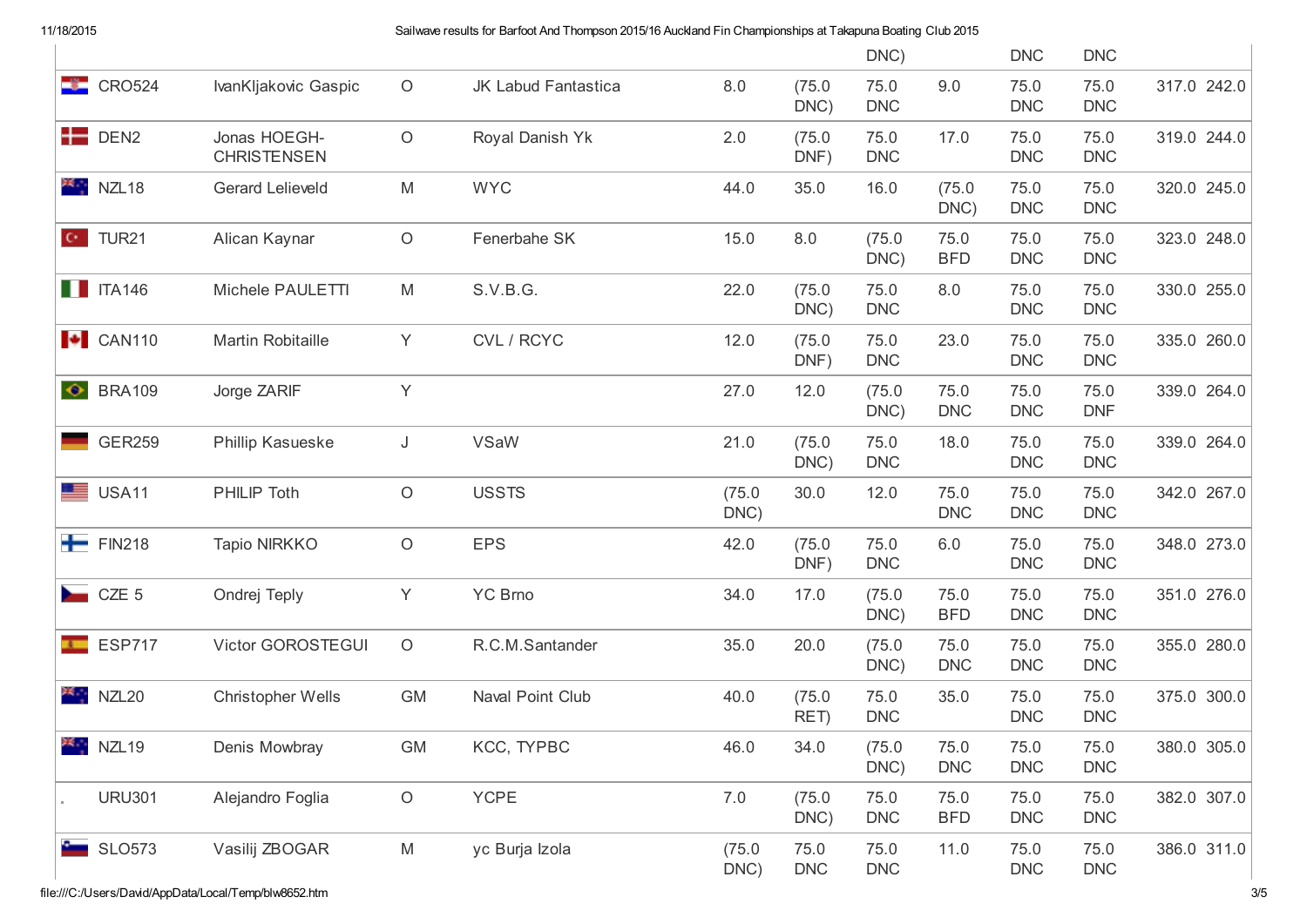n.

11/18/2015 Sailwave results for Barfoot And Thompson 2015/16 Auckland Fin Championships at Takapuna Boating Club 2015

| $\blacksquare$ ITA 117 | Giorgio Poggi                      | $\bigcirc$          | <b>SVGDF</b>                        | (75.0)<br>DNC) | 75.0<br><b>DNC</b> | 75.0<br><b>DNC</b> | 13.0               | 75.0<br><b>DNC</b> | 75.0<br><b>DNC</b>  | 388.0 313.0 |
|------------------------|------------------------------------|---------------------|-------------------------------------|----------------|--------------------|--------------------|--------------------|--------------------|---------------------|-------------|
| RUS <sub>6</sub>       | Arkadiy KISTANOV                   | $\bigcirc$          | Khlebnikovo, CSK VMF,<br>Fantastica | 16.0           | (75.0)<br>DNC)     | 75.0<br><b>DNC</b> | 75.0<br><b>BFD</b> | 75.0<br><b>DNC</b> | 75.0<br><b>DNC</b>  | 391.0 316.0 |
| <b>D</b> POR5          | Frederico MELO                     | $\bigcirc$          | Cncascais                           | 25.0           | (75.0)<br>DNF)     | 75.0<br><b>DNC</b> | 75.0<br><b>BFD</b> | 75.0<br><b>DNC</b> | 75.0<br><b>DNC</b>  | 400.0 325.0 |
| $\blacksquare$ DEN24   | Andre HOEGH-<br><b>CHRISTENSEN</b> | J                   | Snv                                 | (75.0)<br>DNC) | 75.0<br><b>DNF</b> | 75.0<br><b>DNC</b> | 26.0               | 75.0<br><b>DNC</b> | 75.0<br><b>DNC</b>  | 401.0 326.0 |
| $\blacksquare$ ITA147  | Simone FERRARESE                   | $\circlearrowright$ | Circolo Vela Bari                   | 30.0           | (75.0)<br>DNC)     | 75.0<br><b>DNC</b> | 75.0<br><b>DNC</b> | 75.0<br><b>DNC</b> | 75.0<br><b>DNC</b>  | 405.0 330.0 |
| $\blacksquare$ ITA123  | Filippo BALDASSARI                 | $\bigcirc$          | <b>SVGDF</b>                        | (75.0)<br>DNC) | 75.0<br><b>DNC</b> | 75.0<br><b>DNC</b> | 32.0               | 75.0<br><b>DNC</b> | 75.0<br><b>DNC</b>  | 407.0 332.0 |
| AUS22                  | Joseph MCMILLAN                    | Y                   | WSC                                 | 32.0           | (75.0)<br>DNC)     | 75.0<br><b>DNC</b> | 75.0<br><b>DNC</b> | 75.0<br><b>DNC</b> | 75.0<br><b>DNC</b>  | 407.0 332.0 |
| $\cdot$ ARG1           | Santiago FALASCA                   | Y                   | Yacht Club Argentino                | (75.0)<br>DNC) | 75.0<br><b>DNC</b> | 75.0<br><b>DNC</b> | 75.0<br><b>DNC</b> | 75.0<br><b>DNC</b> | 75.0<br><b>DNC</b>  | 450.0 375.0 |
| AUS2                   | Rob MCMILLAN                       | GM                  | WSC                                 | (75.0)<br>DNC) | 75.0<br><b>DNC</b> | 75.0<br><b>DNC</b> | 75.0<br><b>DNC</b> | 75.0<br><b>DNC</b> | 75.0<br><b>DNC</b>  | 450.0 375.0 |
| <b>XX</b> GBR11        | Ed WRIGHT                          | $\bigcirc$          | Parkstone YC                        | (75.0)<br>DNC) | 75.0<br><b>DNC</b> | 75.0<br><b>DNC</b> | 75.0<br><b>DNC</b> | 75.0<br><b>DNC</b> | 75.0<br><b>DNC</b>  | 450.0 375.0 |
| <b>EST11</b>           | Lauri VAINSALU                     | $\bigcirc$          | ROPK/TREV2                          | (75.0)<br>DNC) | 75.0<br><b>DNC</b> | 75.0<br><b>DNC</b> | 75.0<br><b>DNC</b> | 75.0<br><b>DNC</b> | 75.0<br><b>DNC</b>  | 450.0 375.0 |
| EST <sub>2</sub>       | Deniss Karpak                      | $\bigcirc$          | SK Karpak Sailing Team              | (75.0)<br>DNC) | 75.0<br><b>DNC</b> | 75.0<br><b>DNC</b> | 75.0<br><b>DNS</b> | 75.0<br><b>DNC</b> | 75.0<br><b>DNC</b>  | 450.0 375.0 |
| <b>XX</b> GBR18        | James HADDEN                       | Y                   | <b>WPNSA</b>                        | (75.0)<br>DNC) | 75.0<br><b>DNC</b> | 75.0<br><b>DNC</b> | 75.0<br><b>DNC</b> | 75.0<br><b>DNC</b> | 75.0<br><b>DNC</b>  | 450.0 375.0 |
| $\mathbb{R}$ NZL36     | <b>Glenn Berry</b>                 | GM                  | <b>TYMBC</b>                        | (75.0)<br>DNC) | 75.0<br><b>DNC</b> | 75.0<br><b>DNC</b> | 75.0<br><b>DNC</b> | 75.0<br><b>DNC</b> | 75.0<br><b>DNC</b>  | 450.0 375.0 |
| POR81                  | Henrique Anjos                     | $\circ$             | ${\sf CNC}$                         | (75.0)<br>DNC) | 75.0<br><b>DNC</b> | 75.0<br><b>DNC</b> | 75.0<br><b>DNC</b> | 75.0<br><b>DNC</b> | 75.0<br>${\sf DNC}$ | 450.0 375.0 |
| RUS <sub>2</sub>       | Aleksey Borisov                    | $\bigcirc$          |                                     | (75.0)<br>DNC) | 75.0<br><b>DNC</b> | 75.0<br><b>DNC</b> | 75.0<br><b>DNC</b> | 75.0<br><b>DNC</b> | 75.0<br><b>DNC</b>  | 450.0 375.0 |
|                        |                                    |                     |                                     |                |                    |                    |                    |                    |                     |             |